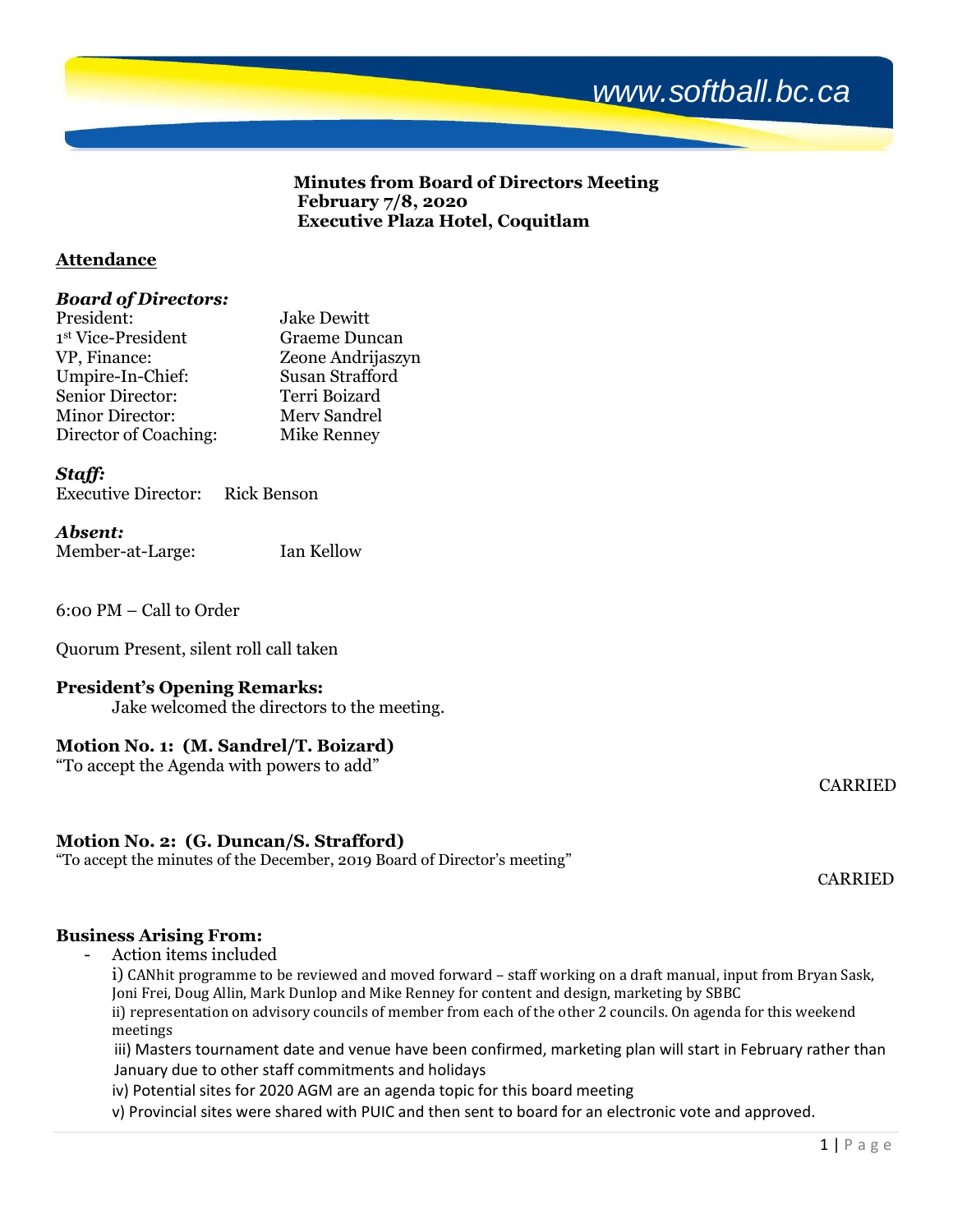*www.softball.bc.ca*

vi) Revised team travel policy is on the agenda for board consideration at this meeting

**Correspondence:** Correspondence received by the organization was reviewed. Updates and clarification was provided as requested.

#### **REPORTS**

#### **STAFF**

- Report was circulated to board members prior to this meeting.
- Upcoming events were presented, including; i) Minor and Men's & Women's Leadership Meeting Feb. 8/9 ii) Community event at Oval to mark the 10th anniversary of the Vancouver Olympics iii) Parent and Coach Workshop hosted by Glen Mulcahy for Softball BC members iv) LSO Executive conference hosted by Softball BC - Discussion was held on workshop topics and how this would be beneficial. Policy adoption and interpretation is a
- key area for clubs to understand, particularly as our governance model requires clubs and members to comply with Softball BC policies.
- Directors were updated on programming by Softball BC, including i) NCCP Coach Clinics – We have aligned ourselves more closely with Softball Canada in the clinic streams by setting Competition Introduction clinics as a two weekend programme plus evaluation for certification, while Community Initiative clinics are a nine (9) hour clinic over one weekend. New technical manuals from Softball Canada also clearly differentiate between Community and Competitive streams. Online training for new coaches was discussed. Feedback from those who have completed the training spoke highly of the information and learning style.

ii) CANpitch – BC enjoyed the second highest participation rate, based on number of athletes and clinics offered in 2019. Staff reported 621 participants in 40 clinics during 2019, and they continue to be offered throughout the province in 2020.

iii) CANhit – This is a programme pioneered by Softball BC and has been very popular where it has been offered. Sessions are running in 2020, building on the strength of the initial offerings last year. Staff is working on creating a foundational manual which will be brought to the board for approval and acceptance for BC clubs.

iv) Long Term Development – collaborating with Softball Canada and Matt Young of Sport Record, staff have created an Operations Manual designed to educate all stakeholders on the meaning and implementation of a measureable long term athlete development model. Strategy is to pioneer the programme with 5-6 clubs, collect feedback and results for presentation to the general membership

v) Indigenous Long Term Development – new initiatives with a greater Vancouver centre as well as several regions in rural settings are being explored to provide TimBits programming

vi) BC Summer Games – progress continues to be made on assembling teams in both genders and all zones. Currently five (5) zones are indicating registering boy's teams and all eight (8) zones are indicating they will register girl's teams. Key volunteers are in place and the umpire community is beginning to recruit for the games. vii) Canada Summer Games – team staff for both genders are progressing. Game preparation budgets are being created, as well as long term team planning.

viii) High Performance – Communication of benefits and programming is being shared with the athlete list of accredited players and coaches. CSI is offering to include the long list of Team BC athletes as of June 2020 in the high performance stream. Centers are available for athletes in Vancouver, Victoria, Kamloops, Kelowna and Prince George.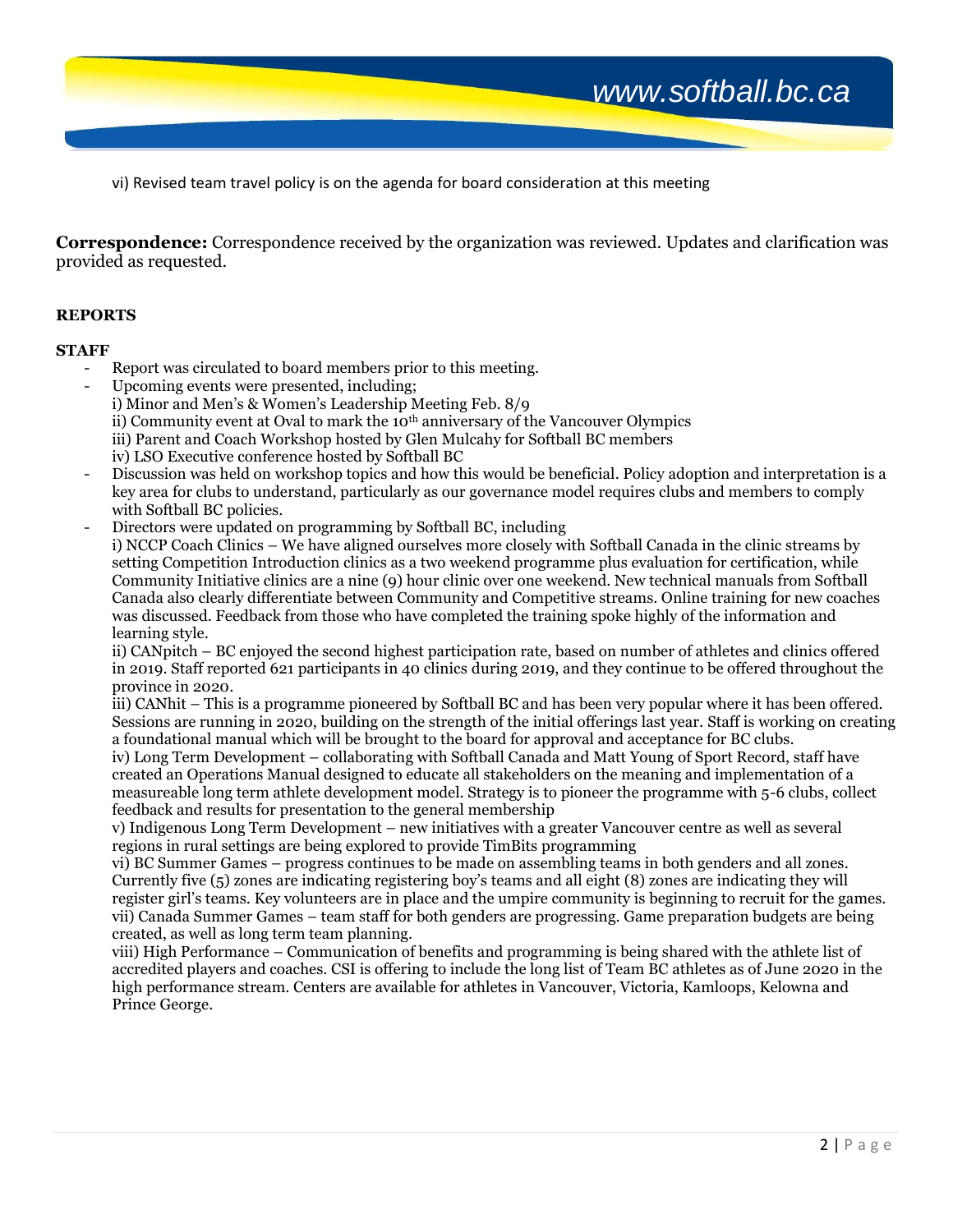#### **1 st VP**

- Board accepted report as written
- Discussion on rule change for Western Canadian Championships re. men's /women's teams being open and how SBBC will determine which teams will represent BC. The Senior Director responded that her preference would be to allow any adult team who files a letter of intent be considered

### **Motion #3 (M. Renney/Z. Andrijaszyn) CARRIED**

"To accept and approve the written and verbal report of the VP as submitted"

#### **Provincial Umpire-In-Chief**

- Director's report was reviewed as presented
- Strafford requested clarification on the role of the district UIC in endorsing a bid for Provincials. Discussion followed on the importance of the DUIC being a stakeholder in the process to ensure there were sufficient resources in the district to support a bid

#### **Motion #4 (Z. Andrijaszyn/M. Renney) CARRIED**

"To accept and approve the written and verbal report of the PUIC as submitted"

#### **Minor Director**

- Director's report was reviewed as presented
- Sandrel committed to more contact with LSOs as we move forward to create dialogue and better communication. He identified lack of hosts for Provincials and Regionals as an area of concern that would be addressed
- Discussion was held on the role of coordinators as volunteers for SBBC
- Action Item Director will review and update job description for coordinators
- Supports the U12 male Western Championships on a two year trial as a pathway to encourage more boys to either try or stay with Fastpitch
- Identified one Provincial category still open, U14A
- Discussion was held on motion coming to Minor Advisory Council for reinstating U12C Provincials

#### **Motion # 5 (S. Strafford/M. Renney) CARRIED**

"To accept and approve the written and verbal report of the minor director as submitted"

#### **Men's and Women's Director**

- Received and reviewed the report as written.
- Reported on plans to combine Women's A and U19A Provincials, as well as some regular season tournaments to create a bridge from minor to adult.
- Discussion was held on feasibility of expanding combined Provincials to Women's B and U19B and what format and/or length of the tournament might be necessary to accommodate a larger group
- Short term strategy for the director is to create more excitement for Women's Provincials and make it a unique experience
- Update was provided on the Masters Classic, Abbotsford will be the host location, and a tournament director has been selected.

### **Motion # 6 (G. Duncan/Z. Andrijaszyn) CARRIED**

"To accept and approve the written and verbal report of the Men's & Women's director as submitted"

#### **Director of Coaching**

- Reviewed written report as circulated
- Brought the Baseball5 programme forward as a potential pathway to create more awareness of softball. SBBC has an opportunity to promote, and be identified with the programme. Reported that WBSC is aggressively promoting Baseball5 for developing countries and as a doorway to full diamond sport. There is global progress such as Jr Olympics in 2022.
- Action Item develop plan to introduce Baseball<sub>5</sub> into our domestic programming

# *www.softball.bc.ca*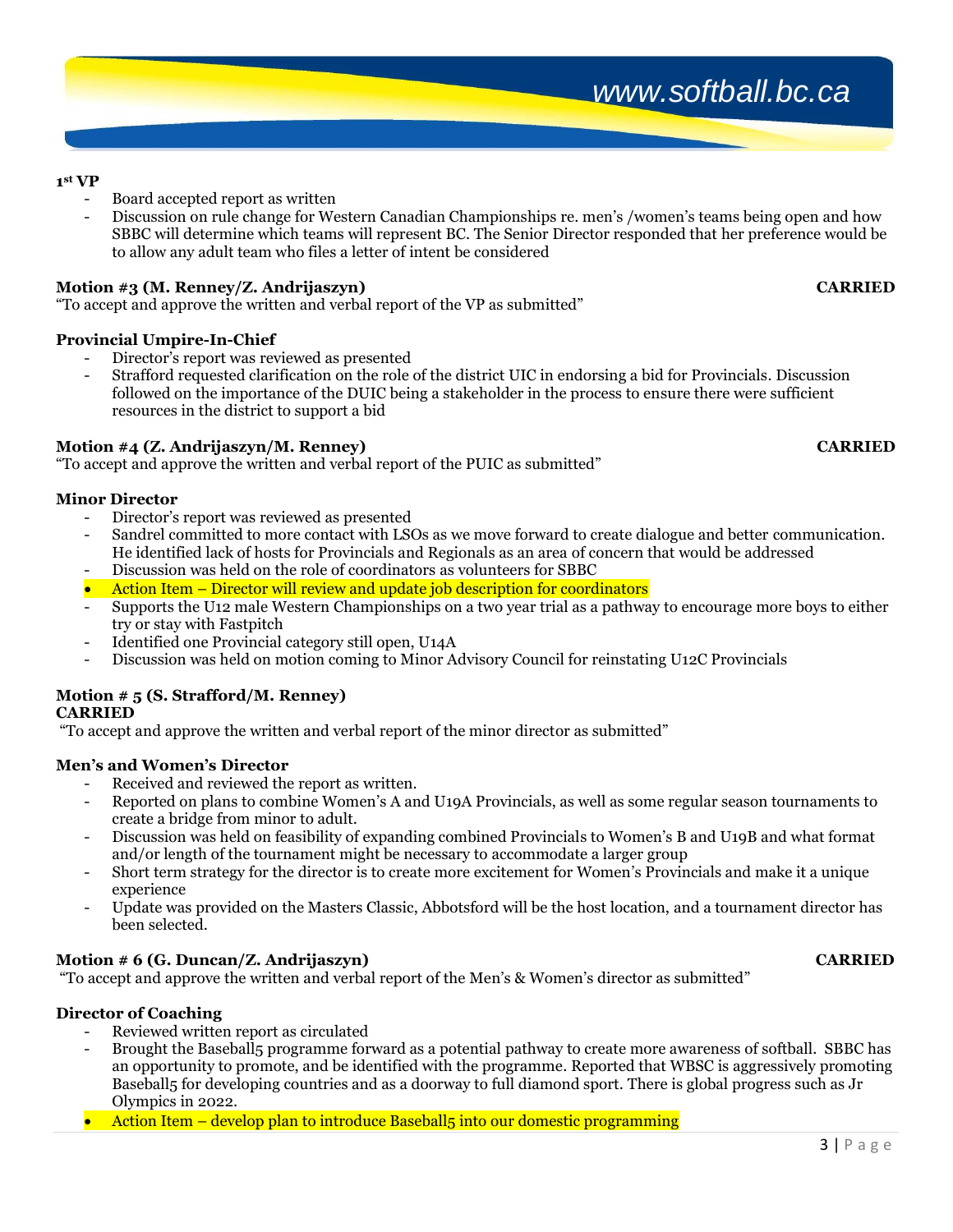# *www.softball.bc.ca*

### **Motion # 7 (Z. Andrijaszyn/S. Strafford) CARRIED**

- To accept and approve written and verbal report of the Director of Coaching as submitted

#### **Vice President Finance**

- Reviewed report as circulated
- Distributed copies of the current financial statement for the organization, and answered questions on the state of Softball BC's financial position.
- Distributed copies of the line of credit statement, identified higher reliance on line of credit as opposed to a year earlier
- Discussed the major causes of the increase in LOC, and performance to budget

### **Motion # 8 (M. Renney/S. Strafford) CARRIED**

"To accept and approve the written and verbal report of the VP Finance as submitted"

#### **UPDATES**

#### **WCSA AGM**

- Discussion was led by the delegates to the AGM, G. Duncan and M. Sandrel
- Minutes from the meeting were previously distributed and reviewed
- Round table discussion was highlighted, specifically funding other western provinces provide to teams travelling to post provincial championship.
- Teams from Ontario and Quebec are invited to take part in selected categories if the western provinces and territories are not going to be able to fill that event.
- Format of the championship has remained static, discussion was held on surveying membership to investigate if the format is satisfactory, or if a more inclusive format would increase interest
- Action Item create an online survey to gauge level of interest in Westerns and the current format

#### **Provincial and Regional Championships**

- All categories and classifications, with the exception of U14A have been assigned
- If U14A does not have a host by March 1st , SBBC will cancel the championship for 2020
- Regional championship hosts will be discussed and declared at the Leadership Meeting
- Current format and prizing will be used for 2020

### **Motion #9 (Z. Andrijaszyn /S. Strafford) 10:15 PM CARRIED**

To adjourn the Board of Director's meeting and reconvene Saturday, Feb. 9th

#### **BOARD OF DIRECTORS MEETING SATURDAY, February 9th, 2020 Executive Plaza Conference Centre**

# **Motion #10 (M. Sandrel /G. Duncan) 8:00 AM CARRIED**

To reconvene the Board of Director's meeting

### **UPDATES**

# **SPORT BC PRESIDENT AWARD**

- Announced 2020 recipient will be Doug Allin
- M. Renney agreed to stand in for J. Dewitt at presentation ceremony

# **STRATEGIC PLAN UPDATE**

- Benson provided an update of the operational plan.
- Progress is reported in 60% of the individual strategies
- Current plan was approved in 2019 and is our guide through 2022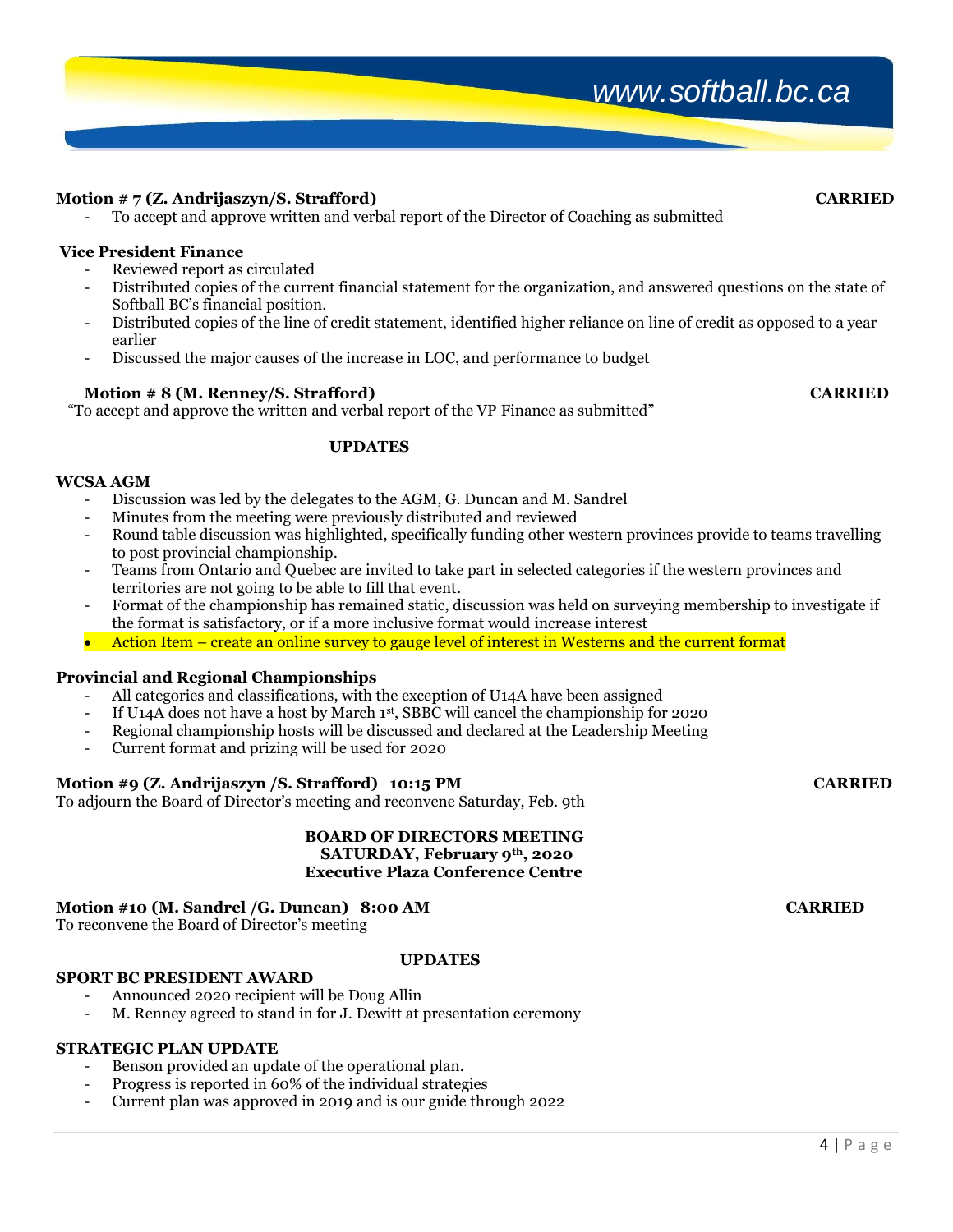# *www.softball.bc.ca*

#### **CANADIAN AND WESTERN CHAMPIONSHIPS**

- Board was provided a current schedule of dates and locations for all post Provincial championships
- No conflict with dates for Provincials or BC Summer Games
- Some conflict for NAIG due to both A and B classification athletes attending

#### **NEW BUSINESS**

#### **FISCAL 2021 BUDGET**

- Andrijaszyn presented templates for initial budget preparation
- Explained director's responsibilities to provide input and recommendations for their area of responsibility, as well as any general revenue/expense queries
- Timelines for first, second and final budget projections was discussed and agreed to

#### **DIRECTOR & OFFICER INSURANCE**

- Review of the insurance policies and coverage were provided to the board. It was recommended the board add specific D&O insurance to protect the directors and the organization in the event of a civil suit
- Options for \$1 mil and \$2 mil coverage were provided for consideration. It was recommended the board adopt the \$2 mil policy after discussion with Sport BC
- Action Item staff to investigate option of adding umbrella coverage for LSOs or a plan to provide individual club coverage

#### **Motion # 11 (M. Renney/Z. Andrijaszyn) CARRIED**

"To add a \$2 million coverage Directors and Officers insurance policy, effective immediately

#### **ROLE AND RESPONSIBILITIES OF A DIRECTOR**

- Via online presentation, Sport Law and Strategy provided an education and awareness workshop to the board on their role and responsibility as a board member

### **POLICY REVIEW**

#### **TEAM TRAVEL**

- A team travel policy was presented for consideration by the board
- Action item staff to produce a bullet point, condensed version for club teams and umpires
- Action item include the definition of team travel in the condensed versions

#### **Motion # 12 (S. Strafford/M. Renney) CARRIED**

To approve the policy as presented for Softball BC programmes

### **SAFE SPORT REPORTING PROCESS**

- A reporting process developed by Softball Canada, and amended to meet additional provincial processes was presented for consideration
- The goal is to post this process on our website, thereby assisting members in understanding the channels available when reporting cases of violation of safe sport practices

#### **Motion # 13 (Z. Andrijaszyn/G. Duncan) CARRIED**

- To approve posting the reporting process through Softball BC channels